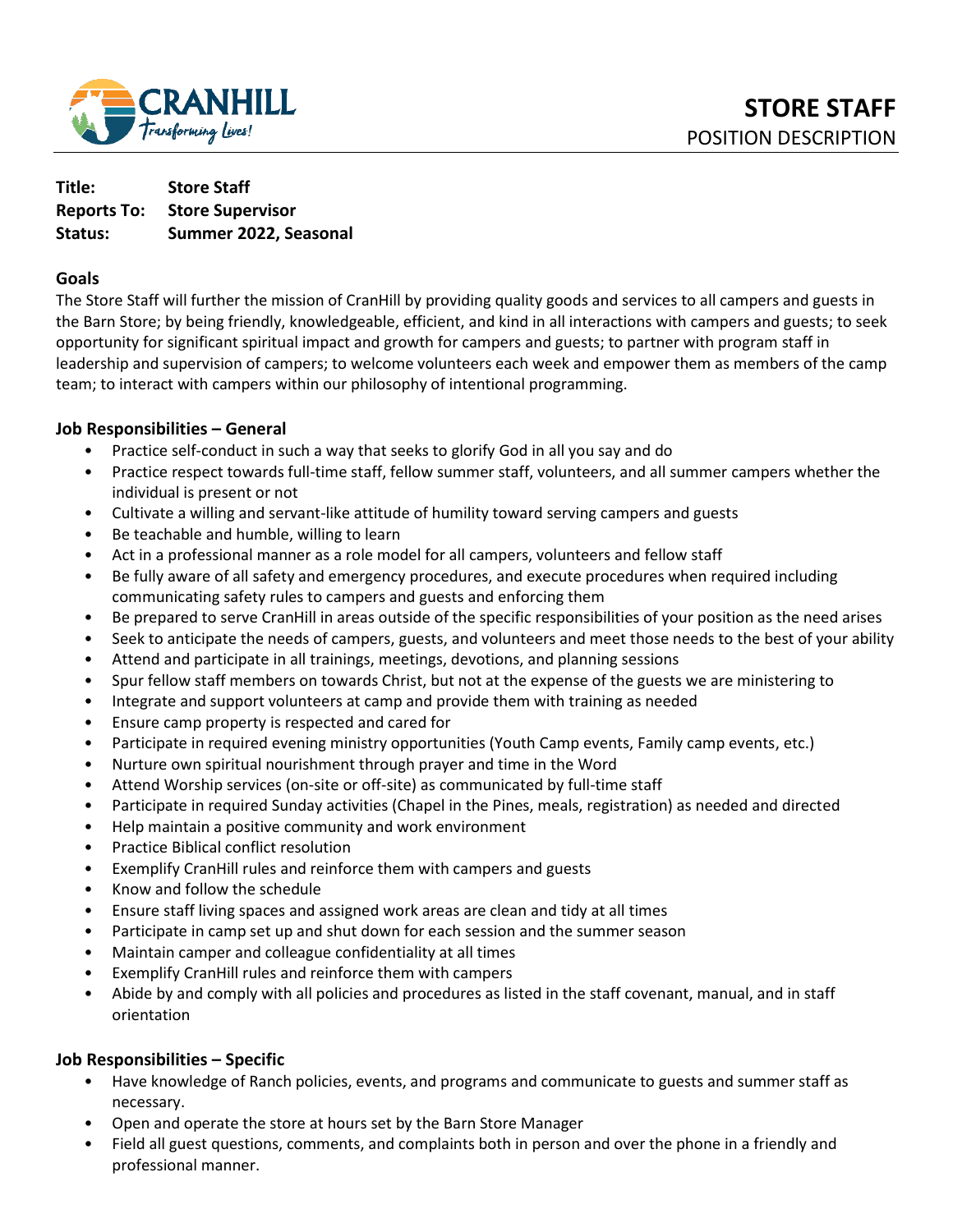- Maintain and distribute the recreation equipment provided by the store to guests and campers (balls, rackets, table games, etc.)
- Maintain store cleanliness, including the retail space, café, restrooms, game room, laundry room, storage areas, porch, and patio
- Maintain the presentation of merchandise in a beautiful, orderly, and well-stocked manner
- Keep machines clean and in good repair
- Complete store inventories of merchandise and supplies
- Handle money, count change, distribute tickets and other goods
- Assist with the registration of Summer Campers, Family Campers, Day Guests, and Retreat Guests
- Prepare and/or serve food items to guests, including ice cream and other snacks
- Maintain order and a pleasant atmosphere in the store for all our campers and guests
- Inform and enforce all registered guest procedures (check-ins, wristbands, etc.)
- Read and follow guidelines, instructions, and procedures as stated in the Barn Store Manual
- Assist in other guest service and hospitality needs in the store and office.
- Other duties as assigned

## **Qualifications**

- Strong, maturing faith in and relationship with Jesus Christ as Lord and Savior
- Passion for the CranHill mission of being a ministry through which God is transforming lives into the image of Christ
- Must have a teachable attitude and a willingness to learn
- Preferably 19 years old, but must be at least 16 years old
- Must be available between Mid-May and August 23, 2021
- Previous experience with retail or guest services is preferred
- Previous experience with phones and computers is helpful
- Have good communication skills
- A desire to work with children, and people in general

# **Special Conditions**

This is a residential position. Accommodations will be provided for the duration of the contract and most meals will be provided while camp is in session.

# **Essential Functions**

CranHill summer staff will be expected to:

- Be able to identify emergency situations, either by seeing them happen, hearing cries for help, or hearing the emergency alert siren and bell.
- Have the strength, endurance, and physical skills to respond quickly and appropriately to emergency situations, according to written emergency procedures and plans, which may include calling for help, running distances up to a half-mile, and watching to see if campers are responding appropriately.
- Be able to demonstrate or participate in camp activities as they supervise and instruct campers: this will require the ability to walk, sit, climb, kneel, crouch, stoop, and stand.
- Be able to move items (such as boxes of inventory, food containers, porch furniture, large trash bags, and more) around in the store areas: this will require the strength and mobility to push, pull, lift, and carry items up to 50 pounds.
- Be able to remain on your feet and active for up to 5-hour blocks at a time.
- Be able to work under the pressure and stress of a fast-paced, busy store environment.
- Possess the strength and stamina to supervise what campers are doing when in close proximity, and the ability to hear what campers are saying when nearby, but not necessarily within direct visual contact. Stamina includes the ability to remain alert, friendly, courteous, and patient for the duration of the staff member's time at camp.